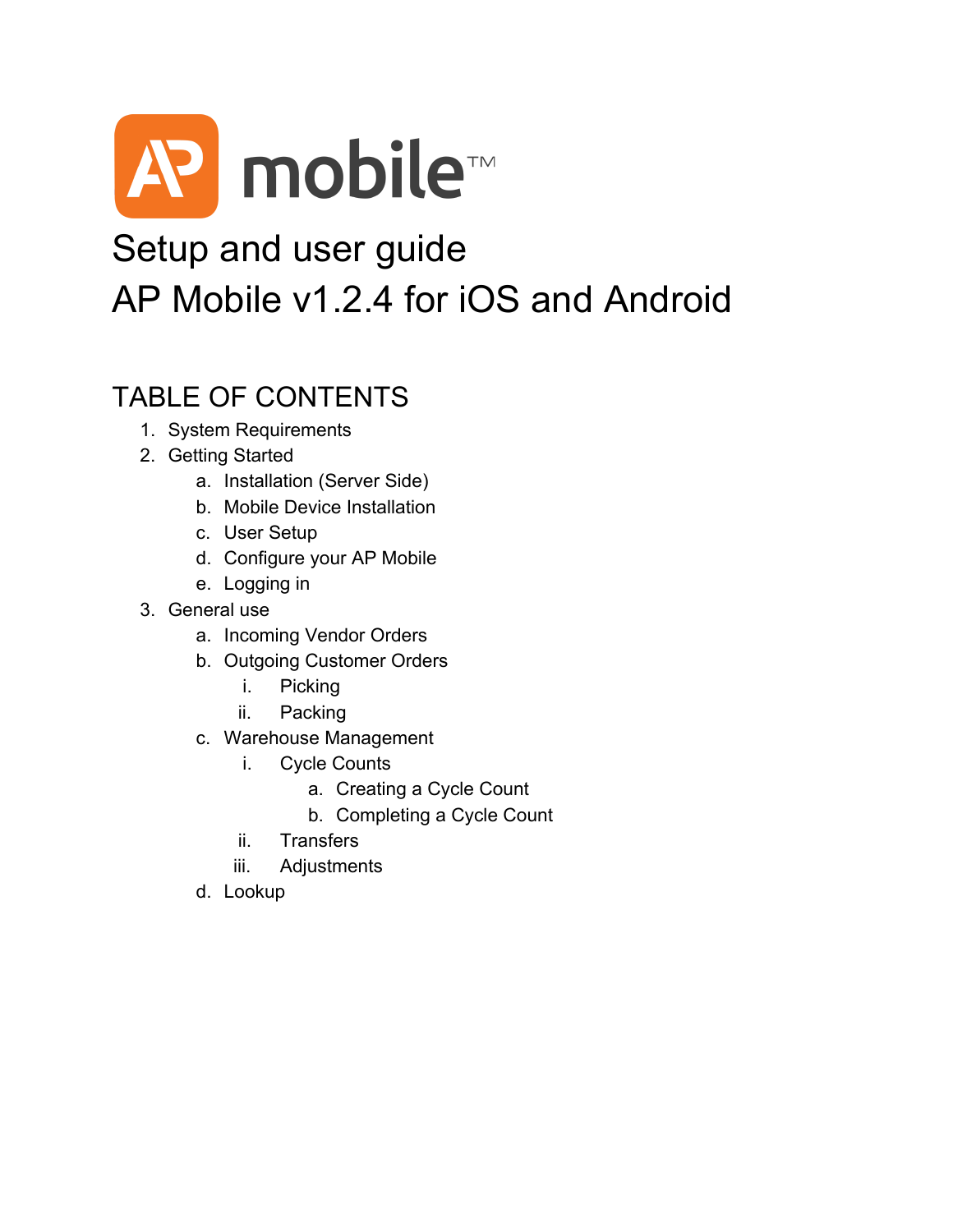1. System Requirements

Minimum System Requirements

- A local or cloud-hosted Advancepro Server with Mobile configured
- An android 4, or an iOS 8+ device
- $\bullet$  A bluetooth infra-red scanner peripheral (unless the device has a built-in scanner)

Recommended devices

all-in one solution

- Opticon H-27 Standalone handheld devices
- iPhone 4s or higher
- iPod 5th Generation or higher
- iPad mini 3rd generation or higher
- iPad 4th generation or higher
- Samsung galaxy S3 or higher

Recommended Scanning Peripherals

- Opticon PX20
- Socket Mobile CH8 8Ci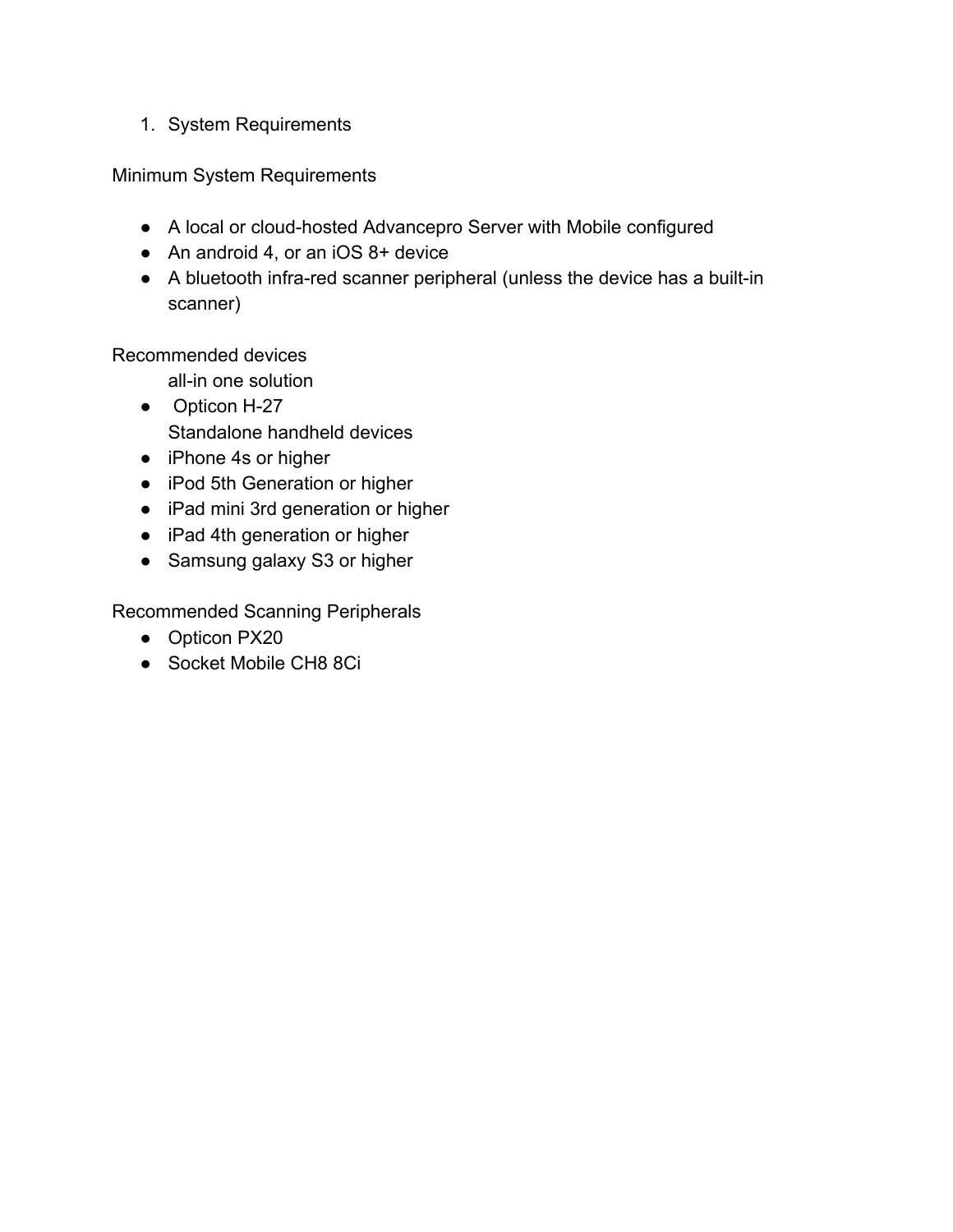- 2. Getting Started
	- a. Installation (Server Side)

This process must be performed by an AdvancePro Technical Specialist. To begin using AP Mobile - please contact your account manager or call toll-free at:

1 (800) 970-9071

## **Be sure to record your Service URL and your Security Key**

b. Mobile Device Installation and updates

You can download the latest version of AP mobile to any iOS device from the app store.

You can also download from the google play store on android devices.

c. User Setup

To set up or configure users for AP mobile:

- 1. Logged in as a Super Admin user, navigate to Admin>Site Administrators.
- 2. If creating a new user, click 'add new' if editing an existing user, scroll down the user list and click the checkbox next to the desired username.
- 3. To enable AP mobile use, check the 'AP Mobile User' checkbox (note that you cannot have a user with the same username and password for both desktop and mobile applications)
- 4. If creating a new user, please fill in relevant information, including login and password (required fields marked in red).
- 5. To allow the AP Mobile user to make adjustments to stock quantities using the mobile adjustment feature, check the 'Enable QTY Adjustments' checkbox
- 6. To Set user permissions for actions the AP mobile user can take click on the 'AP Mobile Settings' button that appears when the 'AP Mobile User' checkbox is enabled.
	- a. The 'Inbound' checkbox allows the user to receive vendor orders into the warehouse
	- b. The 'Outbound' checkbox allows the user to pick and pack customer orders.
	- c. The 'Warehouse' checkbox allows the user to execute warehouse and picking location transfers, Adjustments (if allowed) and Cycle Counting.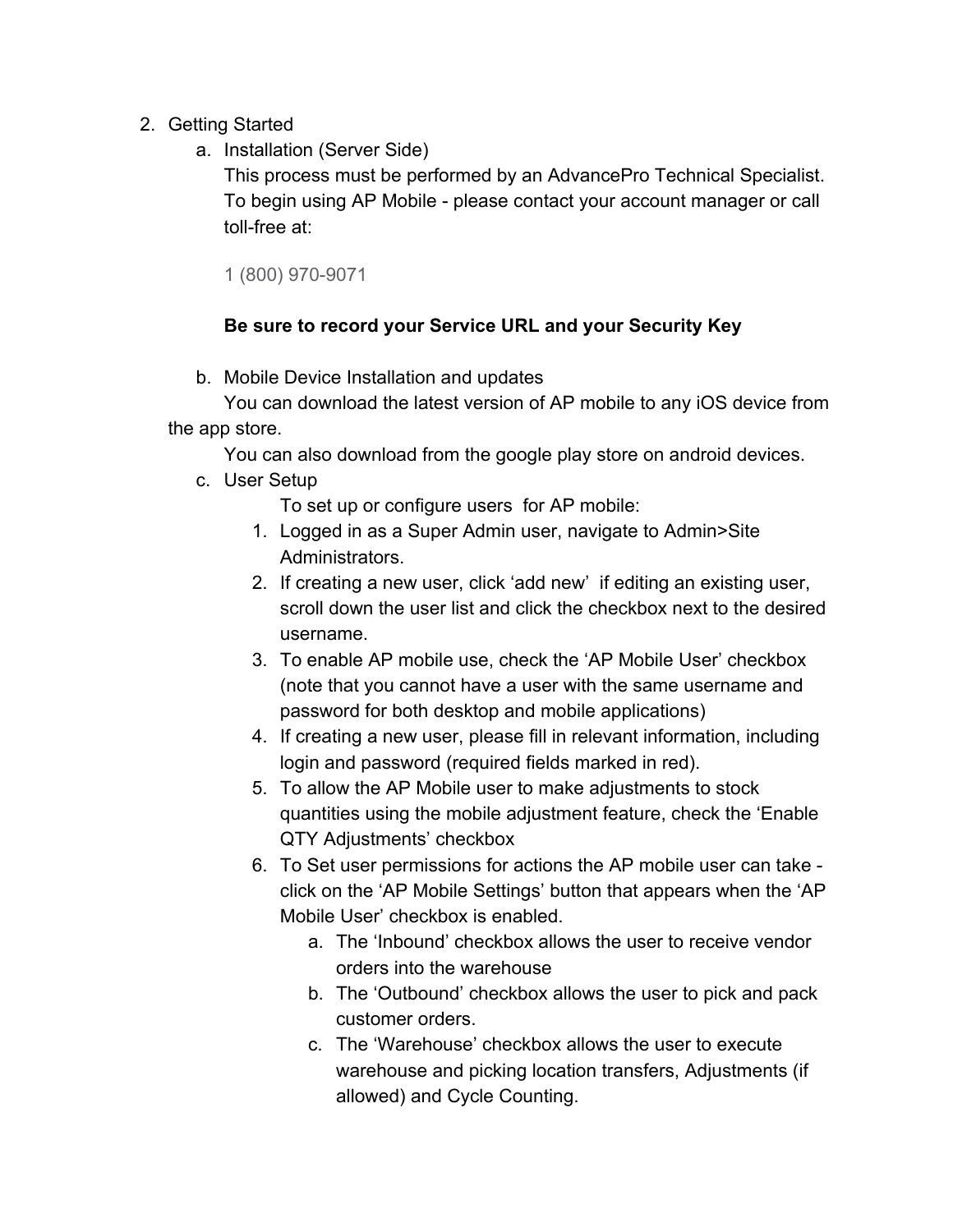- d. The 'Lookup' checkbox allows the user to search the AdvancePro database using the Lookup feature.
- e. Use the Manage warehouse button to associate the user with particular warehouses where they can execute their job functions.
- f. Use the settings on the 'Manage Preferences' tab to configure the information displayed with a product on a document and the order products will appear on an order.
- d. Configure your AP Mobile

The first time you start the AP Mobile app, you will be required to provide a Service URL and a Security Key. you can always reset this information by clicking the gear icon in the lower right.

Keep in mind that your Service URL might start with either HTTP:// or HTTPS:// - you must include this portion of the URL. if your URL is invalid during login, ensure that your server is set to maintain a static IP address.

e. Logging in

Enter the Username and password for an AP Mobile

enabled user from AdvancePro, select the company the user will login to and tap the login button

## 3. General use

- a. Incoming Vendor Orders
	- To receive an incoming Vendor Order using APMobile:

I. From the main menu, tap the 'Inbound' button. This will take you to the 'Expected Today' filter, which is based on the expected date on the order in AdvancePro.

II. If there are orders expected today, they will be displayed in this filter, you will be able to open an order by tapping on it.

III. If there are not orders expected today, you will see a link to the 'To receive' filter, which shows all non-received



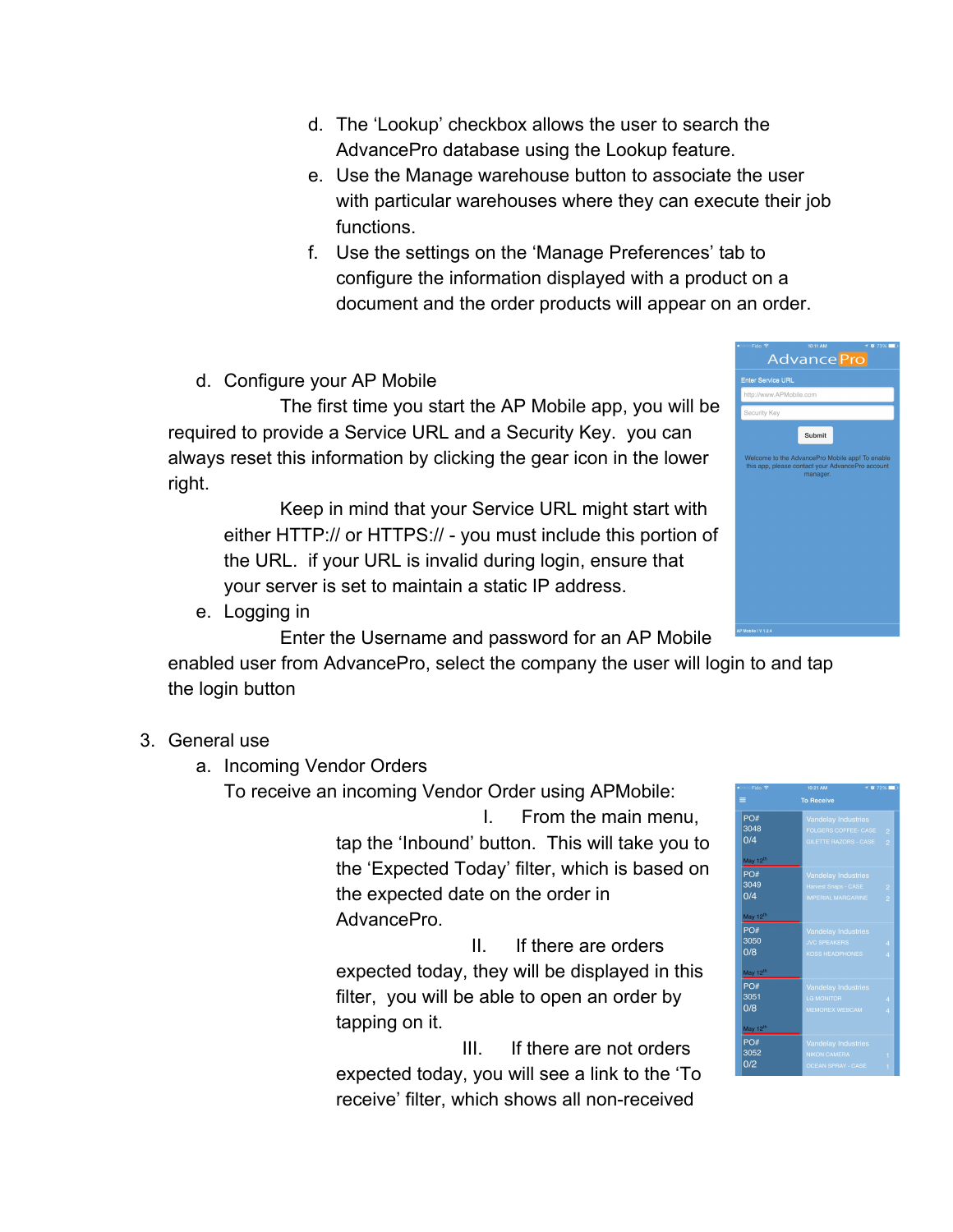orders. you can also access this filter from the menu button in the upper left. (using the same menu button, you can access the 'partially received' and 'received' filters as well).

IV. Once you have opened an order you will see a list of the products expected. you can scan or tap a product to bring up the product entry popup.

V. This popup allows you to set the location where you will receive the goods (the product's default picking location will be selected by default) It also allows you to enter the serial or lot information for the product (For products using serial numbers, set the lot number first if applicable, then scan or input serial numbers one at a time until you have receive all item. For products using lot only, set the lot and quantity being received, you can receive into more than one lot) Close this window at any time to receive fewer items than ordered.

a. If you are scanning items by UPC or SKU only (not recording any Lot or Serial # items) and do not require the Picking location to be displayed on the

screen, you can click the lock button in the scanning field to disable this popup for a faster product scanning workflow.

- b. If you are receiving items with serial numbers only, or lot numbers only, you can 'lock' the relevant fields to disable them or to use the same content repeatedly (in the case of a lot).
- VI. Repeat step V for each item being received.
- VII. Once you have successfully received each item, tap the complete order button, and enter the bill or reference number for this order. This will finish receiving the order and return you to the relevant order list
- b. Outgoing Customer Orders

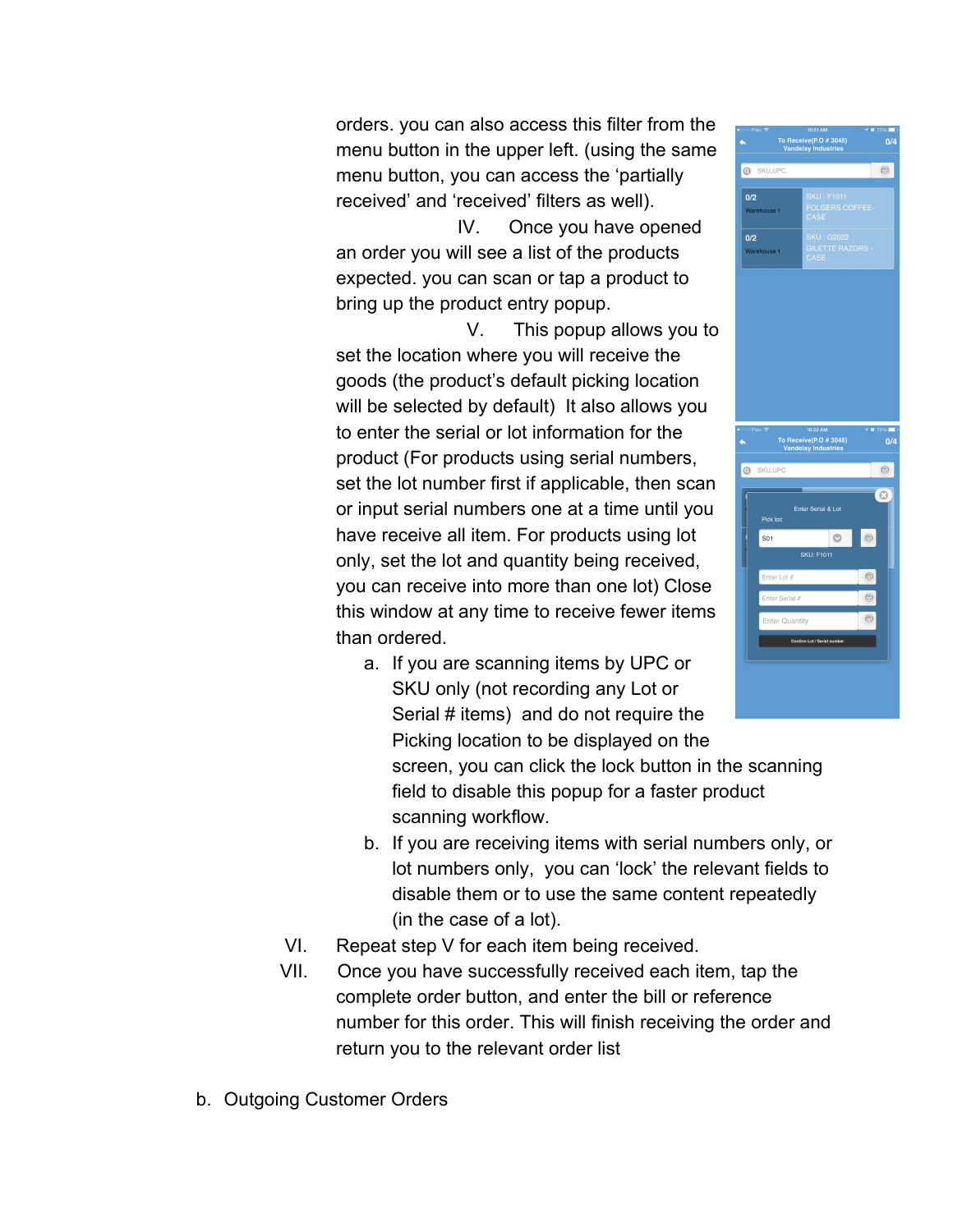- i. Picking
- a. From the main menu, tap the 'Outbound' button. This will take you to the 'Picking' filter, which is based on the order's pick/pack/ship status in advancepro.
- b. Tap an order in the display to open that order for picking. you can also tap the menu button to change filters to view the 'Pack' filter (see below).
- c. Within the order screen items on the order will be listed, along with the optimum picking location to retrieve the items from. Scan an item by SKU or UPC or tap the item to open the product entry popup
- d. On the Product entry popup you can change the picking location that the product is being picked from to any location that the product is in. locations that do not contain the product will not be allowed. you can also scan serials (one at a time) or lot numbers with the qty from each lot being picked. Close this popup at any time to short-ship the items.



in the scanning field to disable this popup for a faster product scanning workflow.

- II. Items that currently have any Lot or Serial numbers associated with them in Advancepro will require those numbers to be registered at the time of picking.
- e. Repeat step d until the order is fully picked, then tap 'complete order' to finish picking this order. You will then be prompted if you want to Pick and pack the order, or Pick the order only.



| ං Fido <mark>ବ</mark>      | 10:23 AM                                                                    | $7072\%$ |
|----------------------------|-----------------------------------------------------------------------------|----------|
|                            | Picking(P.O # 11)<br><b>Kel Varnson</b>                                     | 0/5      |
|                            |                                                                             |          |
| SKU, UPC<br>$\circledcirc$ |                                                                             | ¥        |
|                            |                                                                             |          |
| Pick loc                   | Enter Serial & Lot                                                          |          |
| TA1                        |                                                                             |          |
|                            | BLACK & DECKER 20-Volt Max 3/8-in Cordless<br><b>Battery Included Drill</b> |          |
| Enter Lot #                |                                                                             |          |
| Enter Serial #             |                                                                             |          |
| <b>Enter Quantity</b>      |                                                                             |          |
|                            |                                                                             |          |
|                            | Confirm Lot                                                                 |          |
|                            |                                                                             |          |
|                            |                                                                             |          |
|                            |                                                                             |          |
|                            |                                                                             |          |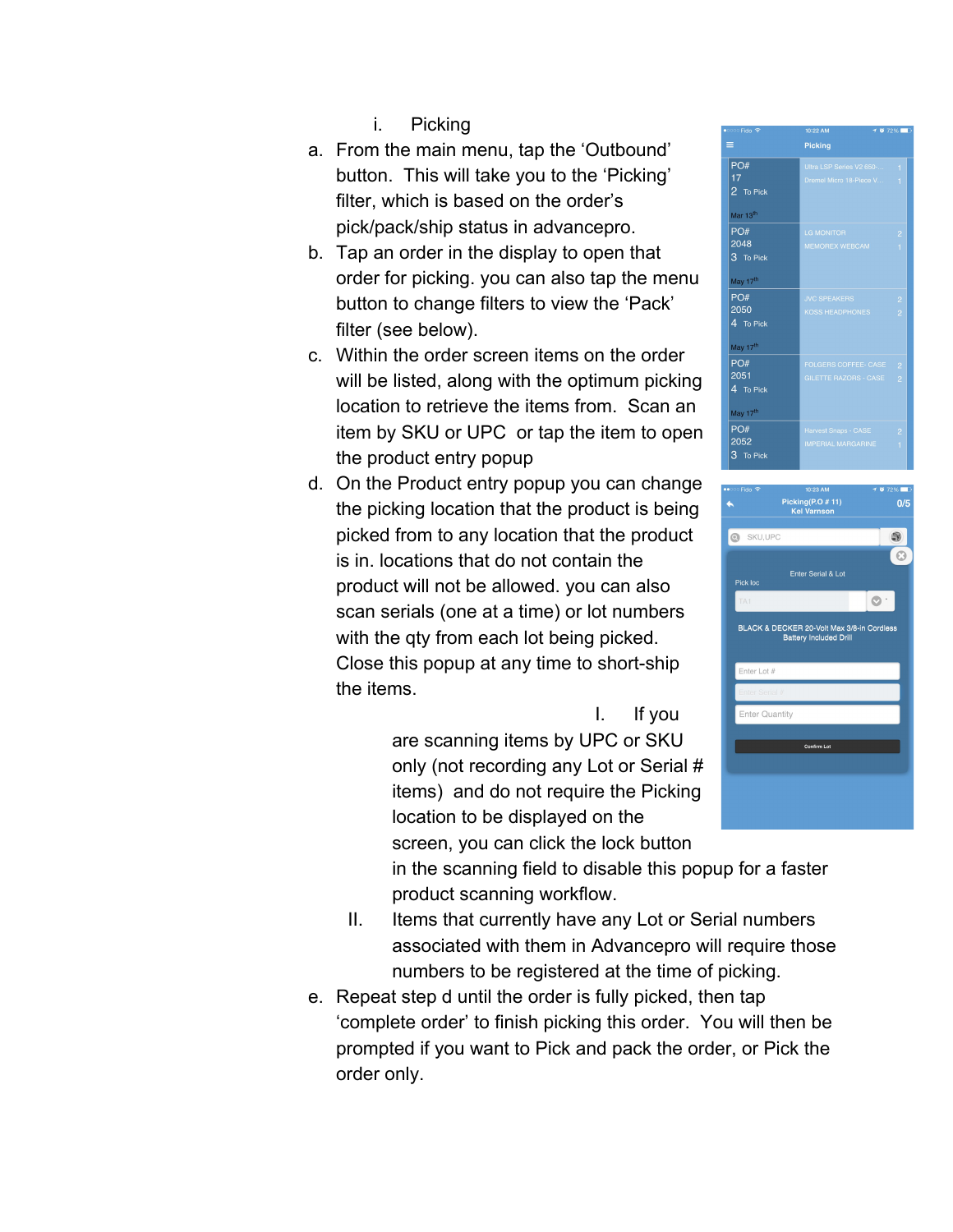ii. Packing

To pack an order, tap an order in the 'pack' filter, to open a similar screen to the picking process, repeat steps c and d above to pack the order.

- c. Warehouse Management
	- i. Cycle Counts
		- a. Create Cycle Count
			- To create a cycle count:
				- I. From the Main Menu, Navigate to Warehouse> Cycle count and click the '+' button in the upper right
				- II. Fill out the cycle count name, assign a user (default selection is the current user), select a warehouse, and filter by picking location, vendor, category, or by a custom field value. Then tap the 'next' button
			- III. AP mobile will populate a list of the products eligible to be counted. check off the products you will be counting with this cycle count
			- IV. Tap save cycle count to save this cycle count for later completion, or tap start cycle count to count immediately.
			- b. Complete Cycle Count
				- To complete a cycle count
					- I. Use the steps provided above to create a new cycle count and choose to start a cycle count OR navigate to Warehouse>Cycle count and tap a cycle count from the list with the status 'in progress'
				- II. Scan or tap each item to bring up the product entry popup.
				- III. From this popup, you can enter the quantity counted, and a comment (optional).
				- IV. Repeat the above steps until you have completed your count. then tap 'complete' to finish the cycle count in AP Mobile. The count must be approved from AP Desktop before the new stock quantity is recognized.
	- ii. Transfers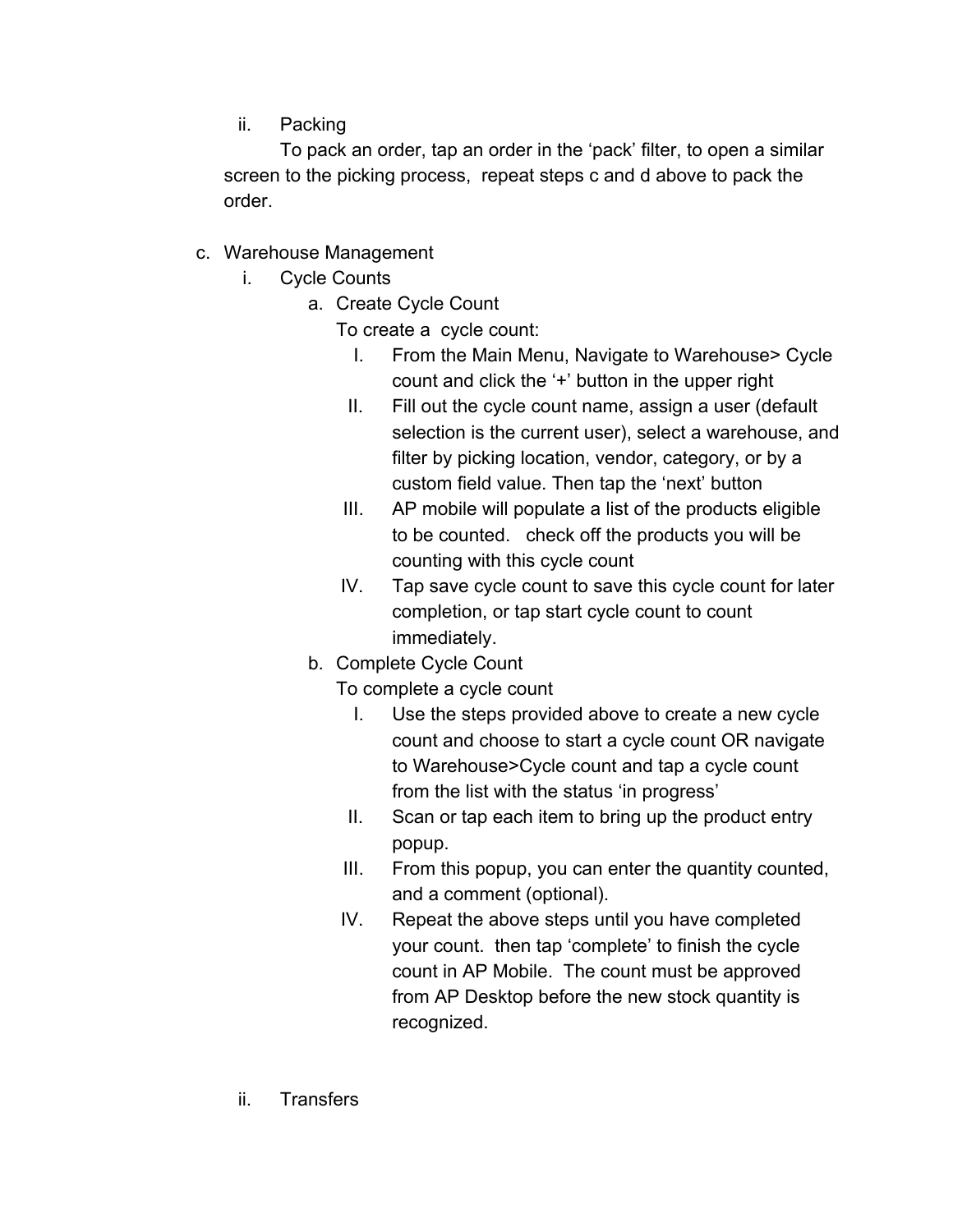- a. To perform a picking location or warehouse transfer, navigate to Warehouse > transfer
- b. Select the picking location you will be picking from (this can be scanned or chosen from a drop down) - this can also be locked so it is used for subsequent transfers.
- c. Select the destination warehouse this can also be locked so it is used for subsequent transfers.



- d. Select the destination picking location this can also be locked so it is used for subsequent transfers.
- e. Enter a reason for the transfer this can also be locked so it is used for subsequent transfers.
- f. Enter a quantity for the transfer (if scanning by serial #, this will always be 1.
- g. Choose how you will be selecting the item (SKU, UPC, Serial, Lot)
- h. Scan the item using the criteria chosen, if you are using the serial # option you also have the option of scanning the lot in addition to the serial number so that you can verify the lot for various purposes.
- i. If you have manually entered the item and not scanned it, you will need to tap the transfer button at the bottom to complete the transfer.
- iii. Adjustments
	- a. To create a positive or negative inventory adjustment, navigate to Warehouse > Adjustments
	- b. Select whether this will be a positive or negative adjustment, and choose the criteria you will use to select the product (SKU, UPC)
	- c. Enter the quantity being adjusted
	- d. Enter a reason for the adjustment